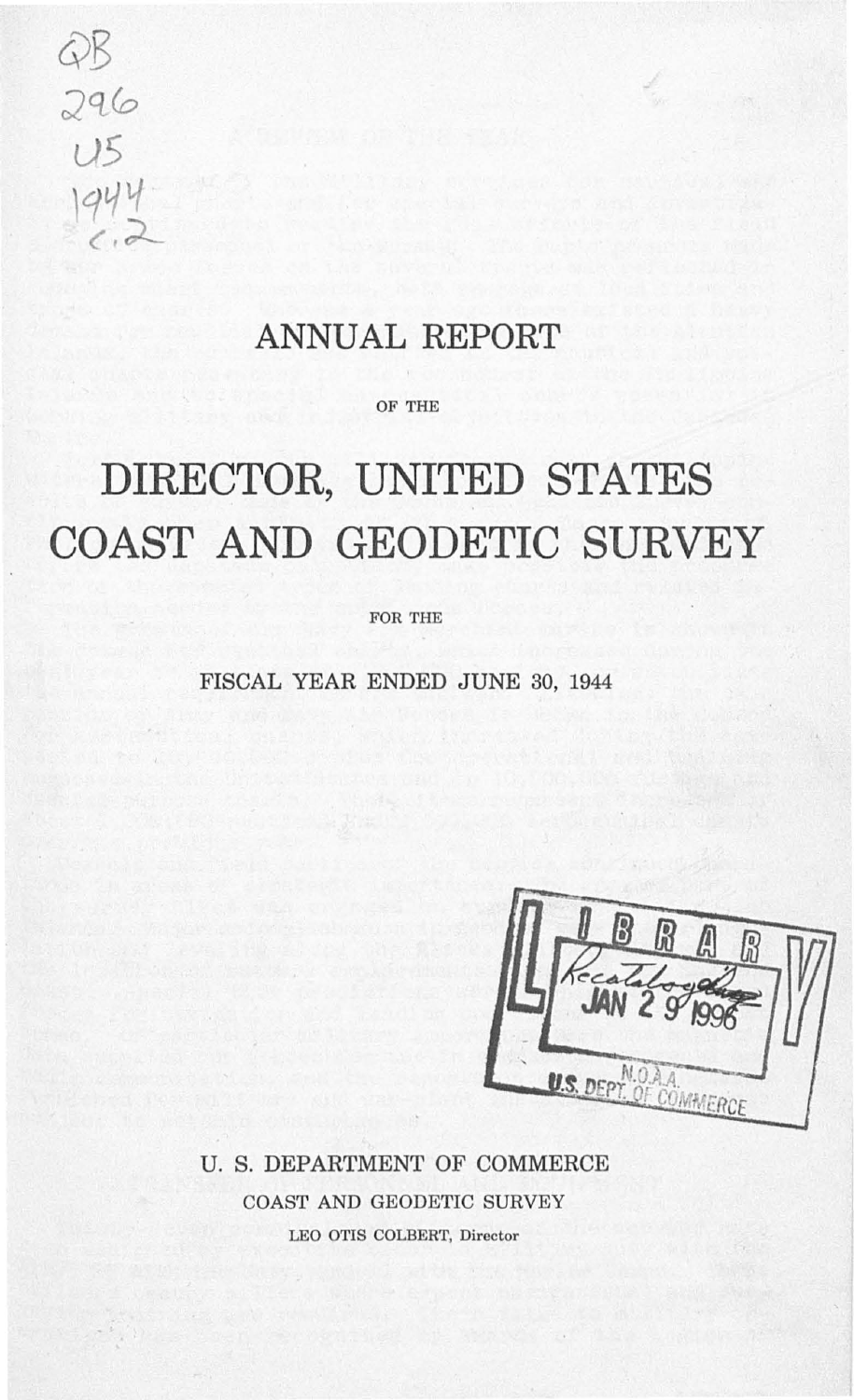## **National Oceanic and Atmospheric Administration**

## **Annual Report of the Superintendent of the Coast Survey**

### **ERRATA NOTICE**

One or more conditions of the original document may affect the quality of the image, such as:

Discolored pages Faded or light ink Binding intrudes into the text

This has been a co-operative project between the NOAA Central Library, the Office of Coast Survey and the National Geodetic Survey. To view the original document please contact the NOAA Central Library in Silver Spring, MD at (301) 713-2607 xl24 or www.reference@nodc.noaa.gov.

> LASON Imaging Contractor 12200 Kiln Court Beltsville, MD 20704-1387 March 22, 2005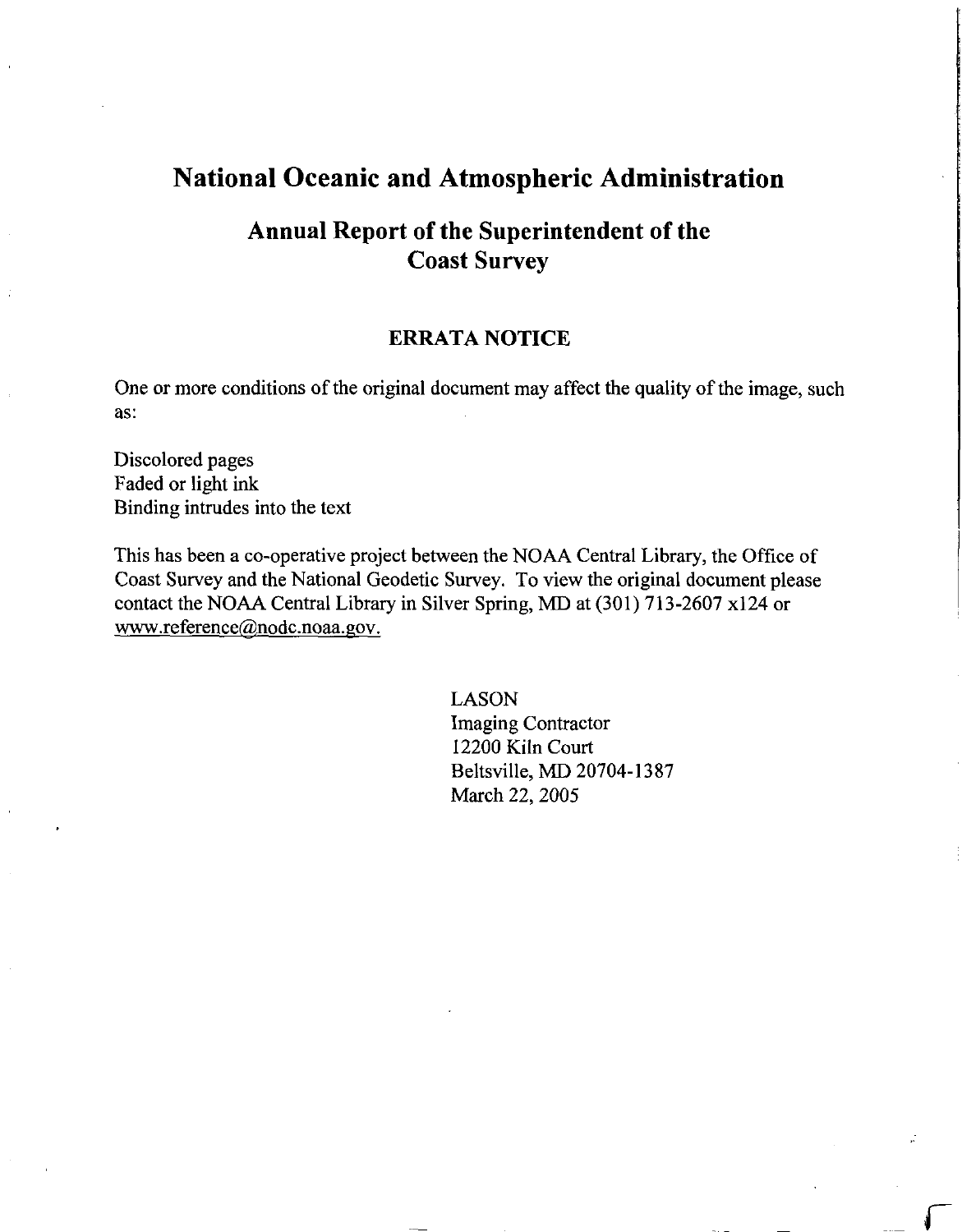The demands of the military services for nautical and aeronautical charts and for special surveys and investigations continued to require the full efforts of the field and office personnel of the Bureau. The rapid progress made by our armed forces on the several fronts was reflected in changing chart requirements, both as regards localities and types of charts. Whereas a year ago there existed a heavy demand for nautical and aeronautical charts of the Aleutian Islands, the emphasis has shifted to the nautical and special charts necessary in the reconquest of the Philippine Islands and to special aeronautical charts essential 1n bombing military and industrial objectives in the Japanese Empire.

Fortunately, as our military forces reenter Ph111pp1ne waters they will have available excellent charts, the results of surveys made by the Coast and Geodetic Survey continuously over a period of 40 years. These surveys of Philippine waters, copied and stored 1n the United States before the Japanese occupation, make possible the preparation of the special types of landing charts and related 1nformation needed by the amphibious forces.

The growth of our Navy and merchant marine is shown 1n the demand for nautical charts, which increased during the past year to an issue of  $2,900,000$  copies, or seven times past year to an issue of 2,900,000 copies, the annual requirement before the war. Likewise, the expansion of Army and Navy Air Forces ls shown in the demand for aeronautical charts, which increased during the same Period ta 10,500,000 copies for operational and training Purposes in the United States and to 10,000,000 foreign and special-purpose charts. These items represent increases of about 1,000,000 nautical and 9,000,000 aeronautical charts over the previous year.

Vessels and field parties of the service continued operations 1n areas of strategic importance. The greater part of the survey fleet was engaged on surveys 1n the Aleutian Islands. Major accomplishments in geodesy were the triangulation and leveling along the Alaska Military Highway and the location of battery emplacements along the New England coast. Special tide predictions were furnished the armed forces for navigation and landing operations in all combat zones. Of particular military importance were the magnetic data supplied our forces for use in compass adjustments and radio conununication, and the reports on earthquake hazards furnished for military and war-plant installations in areas subject to seismic disturbances.

#### TRANSFER OF PERSONNEL AND EQUIPMENT

Thirty-seven commissioned officers of the service have been assigned by executive order to military duty with the Army, 25 with the Navy. and 11 with the Marine Corps. These Army, 25 with the Navy, and 11 with the Marine Corps. Officers occupy billets where expert navigational and surveying training are required. Their value to military operations has been recognized by awards of the Legion of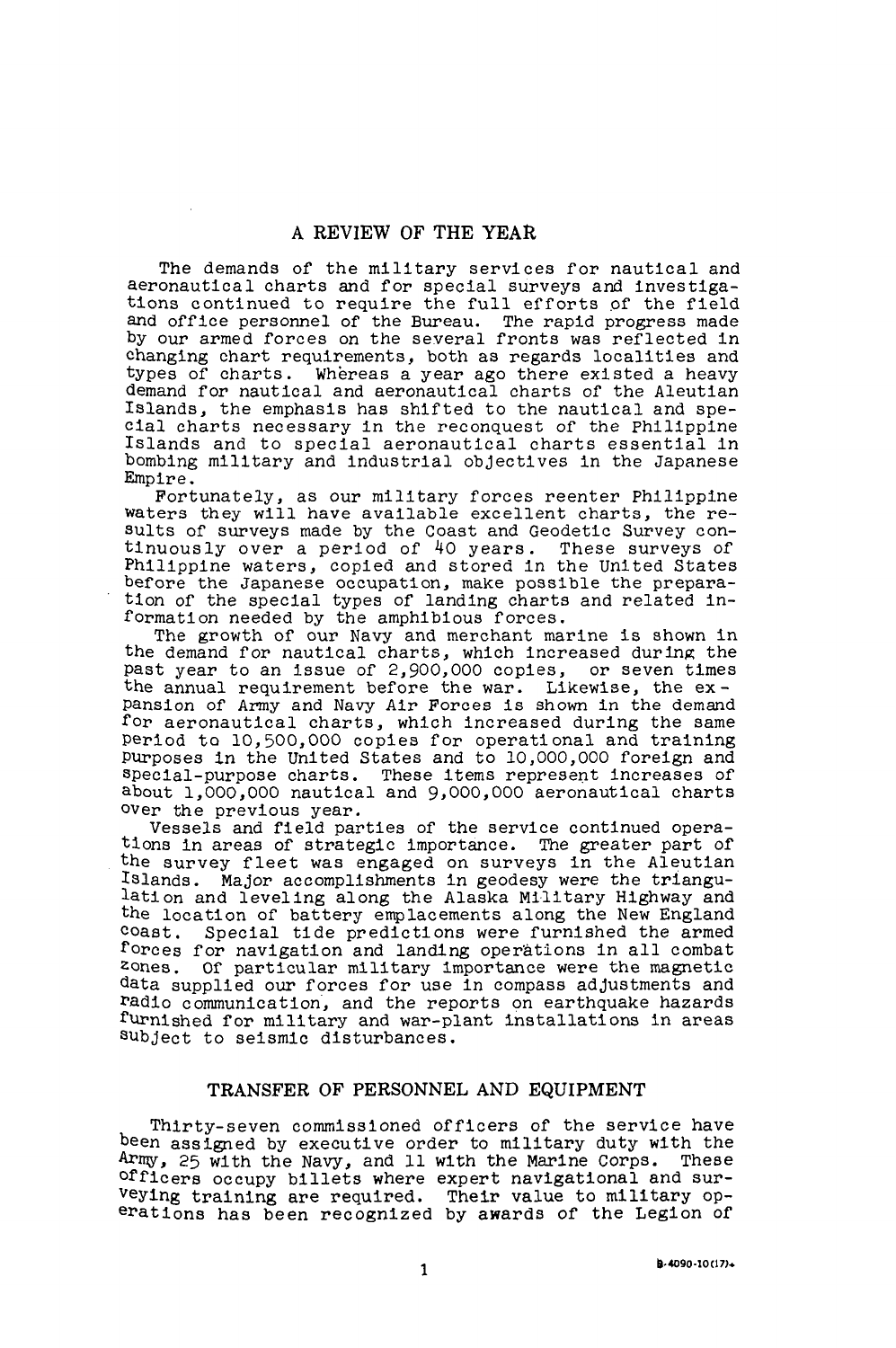Merit, the Silver Star, the Bronze Star, the Purple Heart, and numerous citations and letters of commendation. At the end of the year, 949 civilian members of the Bureau were serving with the armed forces.

Six ships have been transferred to the Navy since hostilities began. Three of these, on which Coast and Geodetic Survey officers are serving, are engaged on survey assignments in forward areas. Numerous items of instruments and equipment which are unobtainable from other sources have been loaned the Army and Navy.

#### PERSONNEL

The systematic training of new employees was continued by the Chart Division, principally to meet the demand for replacements for those who had resigned or transferred, or who were inducted into the military forces. In addition to elementary drafting courses, a program of specialized training was inaugurated to instruct employees in the more exacting phases of cartography.

A 10-hour course extending over a 5-day period was given<br>to supervisors. As a result of this training, supervisors As a result of this training, supervisors were able to reduce materially the time required to fit an employee for productive work. A series of weekly lectures, accompanied by home-work assignments, was given in theoretical and analytical photogrammetry for employees with demonstrated qualifications and aptitude for this work.

In January 1944 the National Institute of Public Affairs inaugurated an in-service internship program for the purpose of furthering the development of Government career service. Of the thousand candidates from Government agencies, the Bureau's selected applicant was one of the 30 interns chosen and is now assigned to a 6-month course of training. Refresher courses, sponsored by the Government, were given to a number of typists and stenographers.

On December 27, 1943, the Civil Service Commission rendered a decision that employees of the Coast and Geodetic Survey, Army Map Service, Hydrographic Office, Geological Survey, and Weather Bureau were craftsmen, engaged in the reproduction of charts and maps through lithographic processes, and should be excluded from the Classification Act. A committee appointed to study the situation made recommendations, which were accepted, as to the manner in which employees should be allocated. These allocations, which will be administered by Wage· Boards in the various Departments, will become effective on July 3, 1944.

#### COOPERATION WITH AMERICAN REPUBLICS

The Coast and Geodetic Survey continued active participation in the program sponsored and financed by the State Department for cooperation with the American Republics. Participation in this program has already led to the establishment of cordial and helpful relations with military, naval, and scientific organizations in these countries. Plans have been formulated for the training in this country of qualified applicants from Central and South American Republics. Instruction will be given in geodetic surveying,

2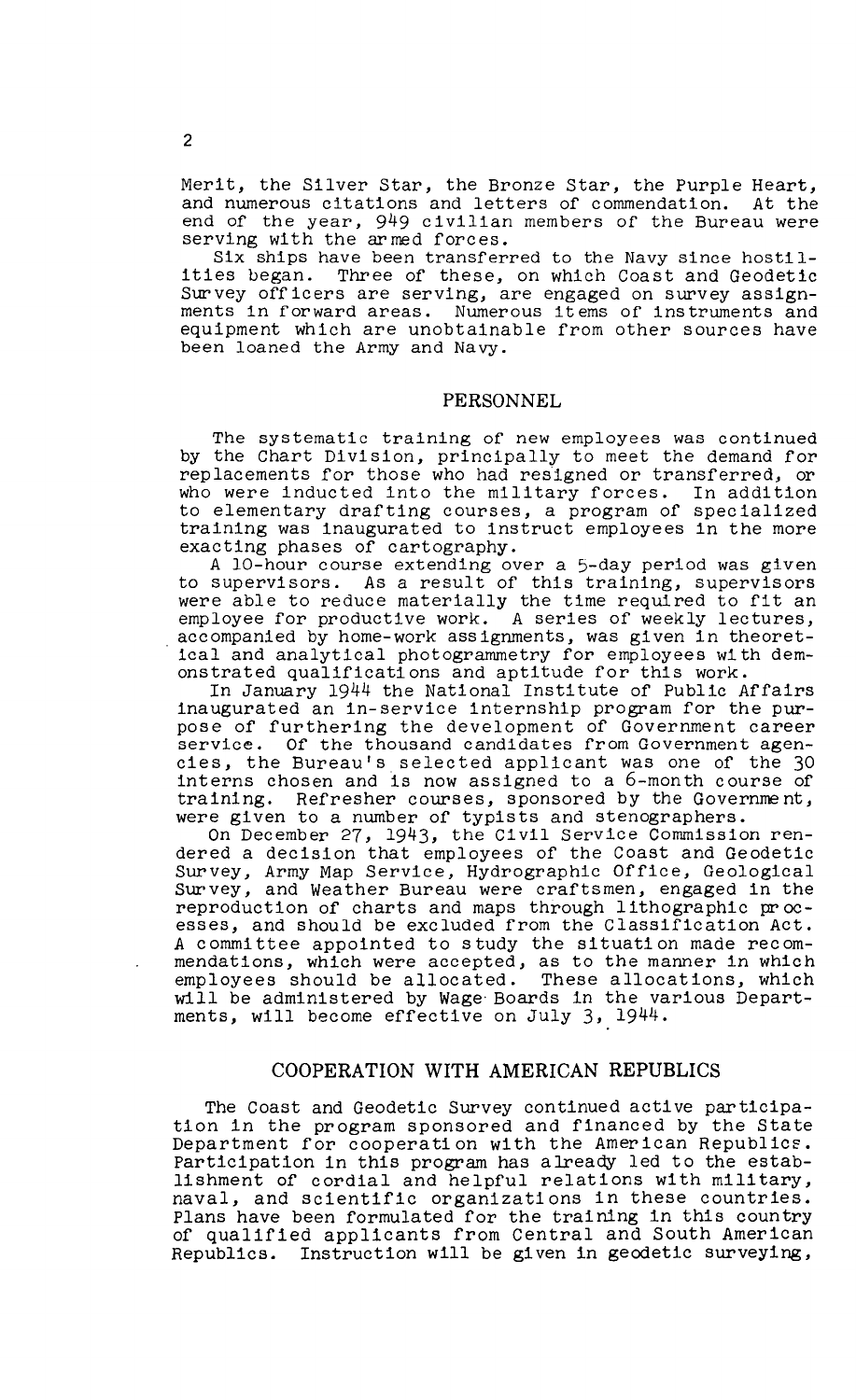map and chart production, and hydrographic surveying, in the Washington office and on field parties and vessels of the Bureau.

Officers of the Bureau visited Venezuela, Colombia, Peru, and Chile to discuss problems and methods in geodetic and hydrographic surveying with officials of those countries and to inspect tide station installations. Instruments and equipment were loaned to the governments of Brazil, Uruguay, and Venezuela to expedite control surveys in those countries.

Thirteen tide stations in Central and South America were operated on a cooperative basis, the Coast and Geodetic Survey furnishing and installing the instrumental equipment and the cooperating countries furnishing the necessary structures and observers.

Extensive magnetic surveys were accompiished in eight Central and South American countries; viz., Brazil, Chile, Costa Rica, Guatemala, Honduras, Nicaragua, Panama, and essed fired, calcomate, hondinary, whose again funding and nautical and aeronautical charting and other war purposes. A representative of the Bureau who visited nine countries for the purpose of developing greater cooperation in the collection and exchange of earthquake information was able to aid materially in the maintenance and improvement of ·several seismological stations. In Chile and Peru strongmotion seismographs were ins'talled to record the nature and magnitude of destructive earthquake motions. records will be made available to engineers of this country and to those of other American Republics who are interested in the control of earthquake damage through improved building design .. The Bureau furnished special seismological data design. The Bureau furnished special seismological data and information to three countries and obtained data from one country in connection with a special research project.

The Central Translating Office of the State Department continued the Portuguese translation of the new edition of the Hydrographic Manual, and a contract was made with officials in Mexico City for the Spanish translation.

#### CHART PRODUCTION

The demands of our rapidly expanding Navy, merchant marine, and Air Forces for nautical and aeronautical charts required a considerable increase in personnel and equipment for chart production and the use of these facilities largely on a two- or three-shift basis. The major results attained are shown in the following table which gives the annual issues of navigational charts and related publications during the past 4 years.

|                                                                                         | Charts and related publications issued           |                                                      |                                                       |                                                       |
|-----------------------------------------------------------------------------------------|--------------------------------------------------|------------------------------------------------------|-------------------------------------------------------|-------------------------------------------------------|
| Type of chart or publication                                                            | 1941                                             | 1942                                                 | 1943                                                  | 1944                                                  |
| Nautical charts<br>Aeronautical charts<br>Coast Pilots<br>Tide Tables<br>Current Tables | 621,663<br>912.339<br>15.030<br>32.755<br>16,007 | 1.081.072<br>3.145.516<br>19.094<br>35,496<br>21,826 | 1.916.599<br>11,773,464<br>35.661<br>56.109<br>36,698 | 2,913,666<br>17,645,892<br>16.086<br>81.449<br>86,038 |

Thirty-one new nautical charts were published. Of these,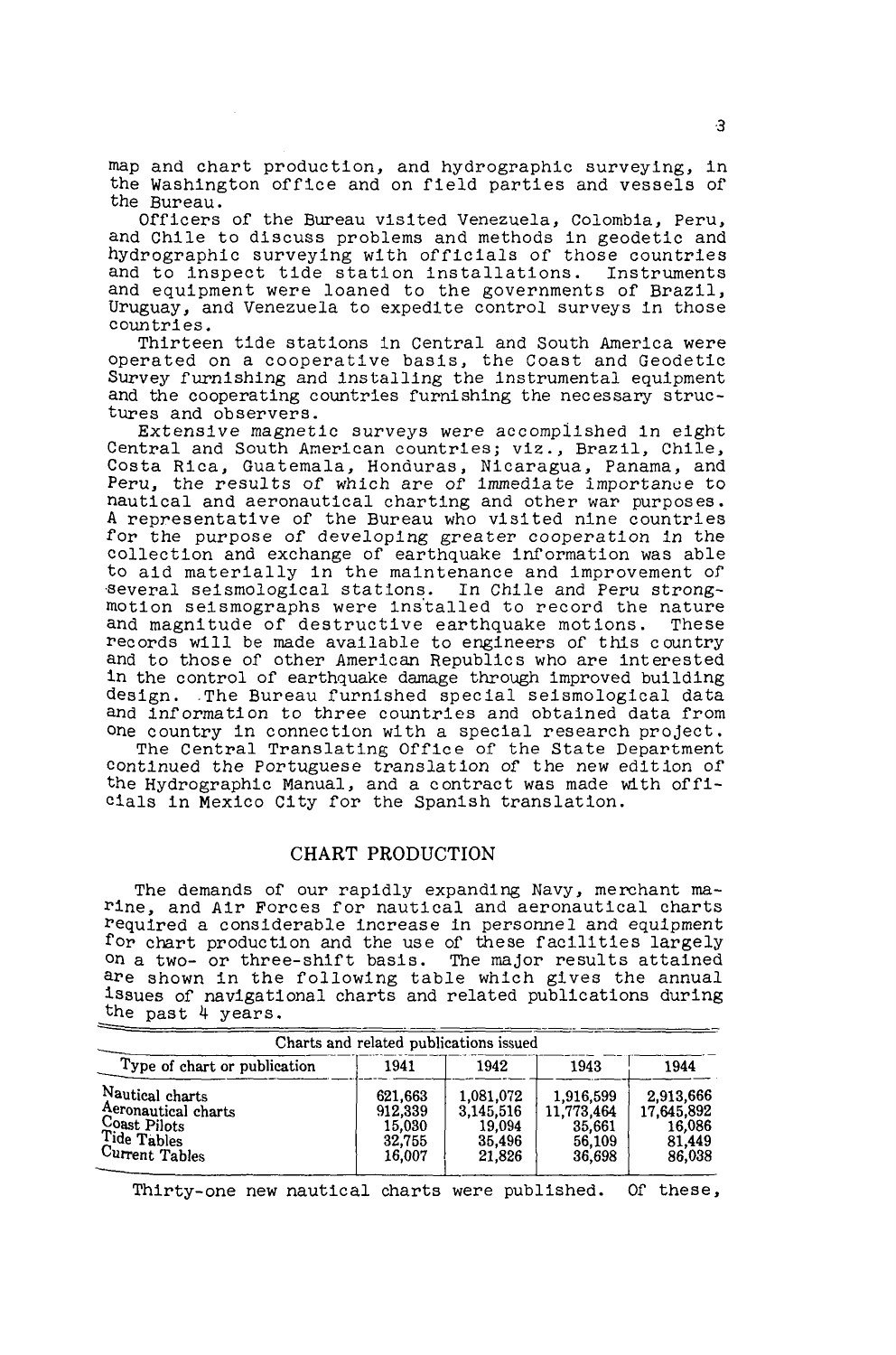21 covered areas in the Aleutian Islands; two, the Hawaiian Islands; two, the Pacific coast of the United States; and six, the Atlantic coast of the United States. Seventeen charts of the Aleutian Islands, formerly published by the Hydrographic Office, were taken over by the Coast and Geodetic Survey during the year. Four of these were canceled since the areas which they covered were adequately shown on Coast and Geodetic Survey charts. Of the 13 charts on Coast and Geodetic Survey charts. retained, all were revised, some extensively, from recent information, including the adjustment of datums.

The number of individual nautical charts published at the end of the year was 868. To produce the 2,850,000 copies printed during the year there were 1,532 printings, as follows: 31 new charts, 81 new editions, 930 new prints, and 490 reprints. Due to rapid changes in important navigational 450 reprints. Due to rapid changes in important havigational information, it was necessary to apply 6,380,693 hand changes to correct the charts to the date of issue. Dangers requiring hand corrections and other navigational information were supplied to the U.S. Coast Guard and Hydrographic Office for publication in the weekly Notice to Mariners. For the benefit of the military services special attention was directed to the prompt publication of advance information obtained by Coast and Geodetic Survey field parties.

Aeronautical chart production continued to increase, the heaviest demand for any series being for the sectional charts<br>of the United States. A comprehensive revision of this A comprehensive revision of this important series was nearing completion at the end of the year. Further improvement in accuracy was achieved by the resumption of flight checking. The revision and issue of these charts on a published schedule has greatly increased the efficiency of distribution.

The wholehearted cooperation of personnel permitted heavy production, on short notice, of charts for what are now historic military operations. Assistance was given the War Department in indexing the thousands of aerial photographs acquired by our Air Forces in many theaters of operations and in the editing of maps for ground force use. Three hundred and fourteen standard  $7\frac{1}{2}$ -minute quadrangles of strategic areas within the United States were completed for the War Department and a large number of special diagrams for use in planning amphibious operations were delivered to the fighting fronts.

Work was continued on airport charts which are of increasing importance to aviators. Of a scheduled total of 475 of these charts which cover the major civil and military airports of the country, 317 were available at the end of the year. Charts published in Air Navigation Radio Aids of the Civil Aeronautics Administration, and the format of this publication, have been improved.

A total of 580 special landing charts of the Philippine Islands was made for the armed services from original Coast and Geodetic Survey records. A number of war agencies, each working in its specialized field, made extensive use of the information found on the original survey and in the reports of the Philippine Islands. One such agency was furnished microfilm copies of 1,000 topographic descriptive reports. A comprehensive gazetteer of geographic names of the Philippine Islands, compiled from every source available to the Bureau, was nearing completion at the end of the year. Nearly 39,000 names will be included in this publication. Similar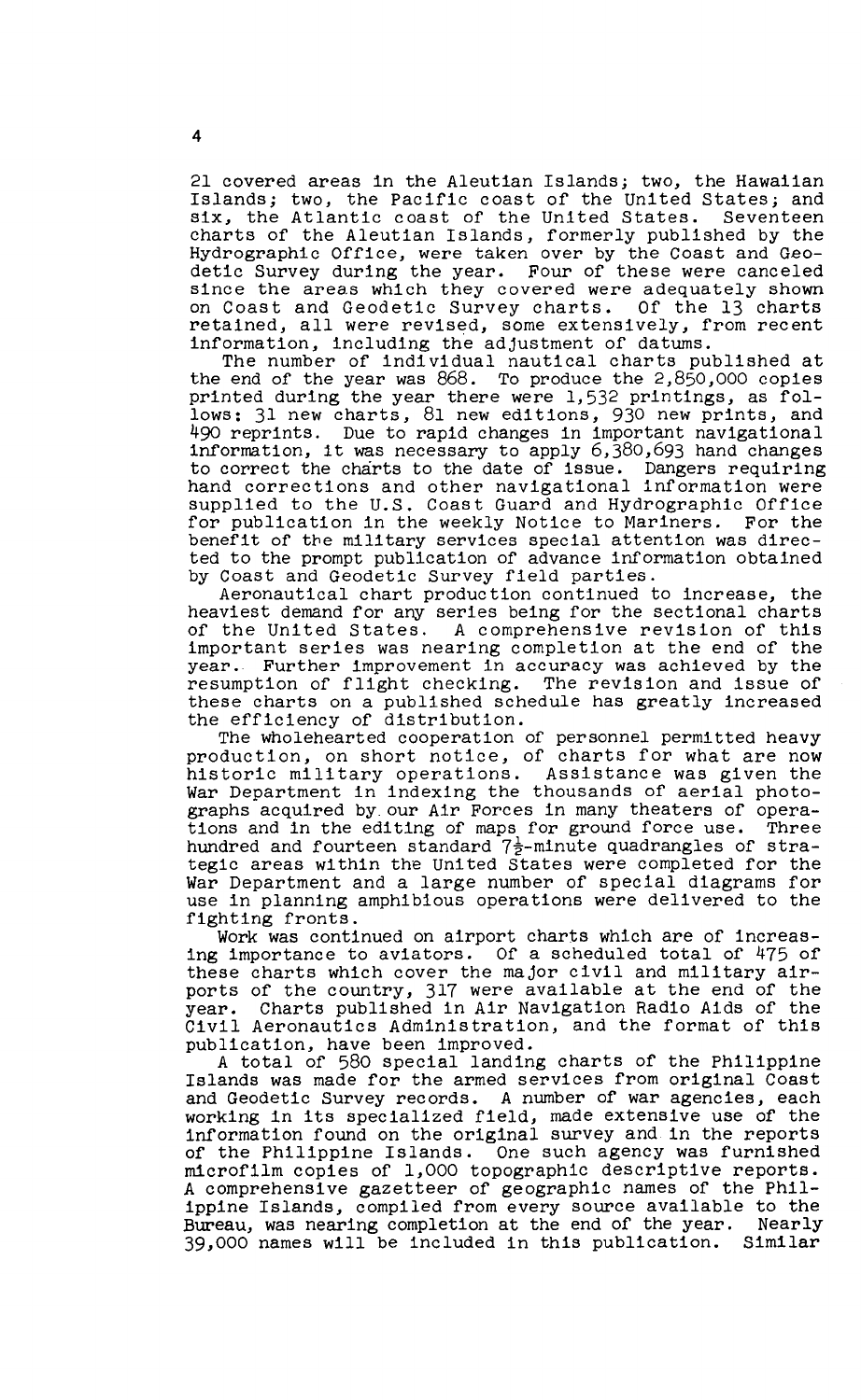gazetteers of Alaska and the coastal regions of the Pacific coast, containing 10,000 and 7,000 geographic names respec-<br>tively, were published during the year.

The heavy demand for photographic reproduction of the detailed topographic and hydrographic surveys of the Coast and Geodetic Survey continued. These were used extensively by the military services and war agencies in prosecution of the war effort. A comprehensive file of maps and charts of the world, used in production of the many charts for war use, has been used extensively by agencies requiring geographic information about various parts of the world.

Demands for accurate projections constructed on the Bureau's precision projection-ruling machine increased 33 per-cent over the previous year and 730 percent over the last prewar year.

Not the least contribution during the year has been the advice and assistance given by the Survey's experts in cartography and charting in answer to numerous requests from war agencies. The Division of Charts is constantly called upon to answer questions or advise on matters ranging from special navigational problems to geological or geophysical investigation.

At the request of the Civil Aeronautics Administration, Mr. T. C. Lyon was assigned to that organization for a period of 6 months to revise Practical Air Navigation, which is now issued as Civil Aeronautics Bulletin No. 24.

Due to the tremendous load of chart printing, contracts were let with four commercial map lithographic companies to handle the printing beyond the capacity of the Coast and Geodetic Survey. These concerns printed approximately *3,000,000* charts. In addition to using these outlets to b,000,000 charts. In addition to dsing these outlets to handle the demand, a critical situation was relieved in the later months of the year by omitting many color plates.

In the case of the Philippine charts, a method was devised to process the land tint on the black plate by means of a Very fine halftone screen. This proved highly satisfactory and charts were produced at one printing with the land area emphasized as a light gray tint. To distribute the increased number of charts required considerable expansion in the Distribution Branch, particularly in the Finishing Section Where the large quantities of charts furnished the Air Forces were folded.

During the latter part of the year the Secretary of War authorized the Secretary·of Commerce to reestablish agencies for aeronautical charts under certain restrictions, the contracts with former dealers having been canceled in June 1942 by request of' the War Department.

Branch units for the compilation of aeronautical charts were continued in connection with other Bureau activities at New York, Baltimore, Norfolk, and Tampa. The operation of these units has been of material advantage in relieving crowded conditions in the Washington office.

Numerous improvements in processes and instruments for chart production were made by employees of the Chart Division. A process for production of full-color relief maps was perfected and models were prepared in cooperation with the Civil Aeronautics Administration.

New humidity-control equipment for the pressroom, photograph gallery, plate-making room, and type-composition room was installed during the year. The two-color press, which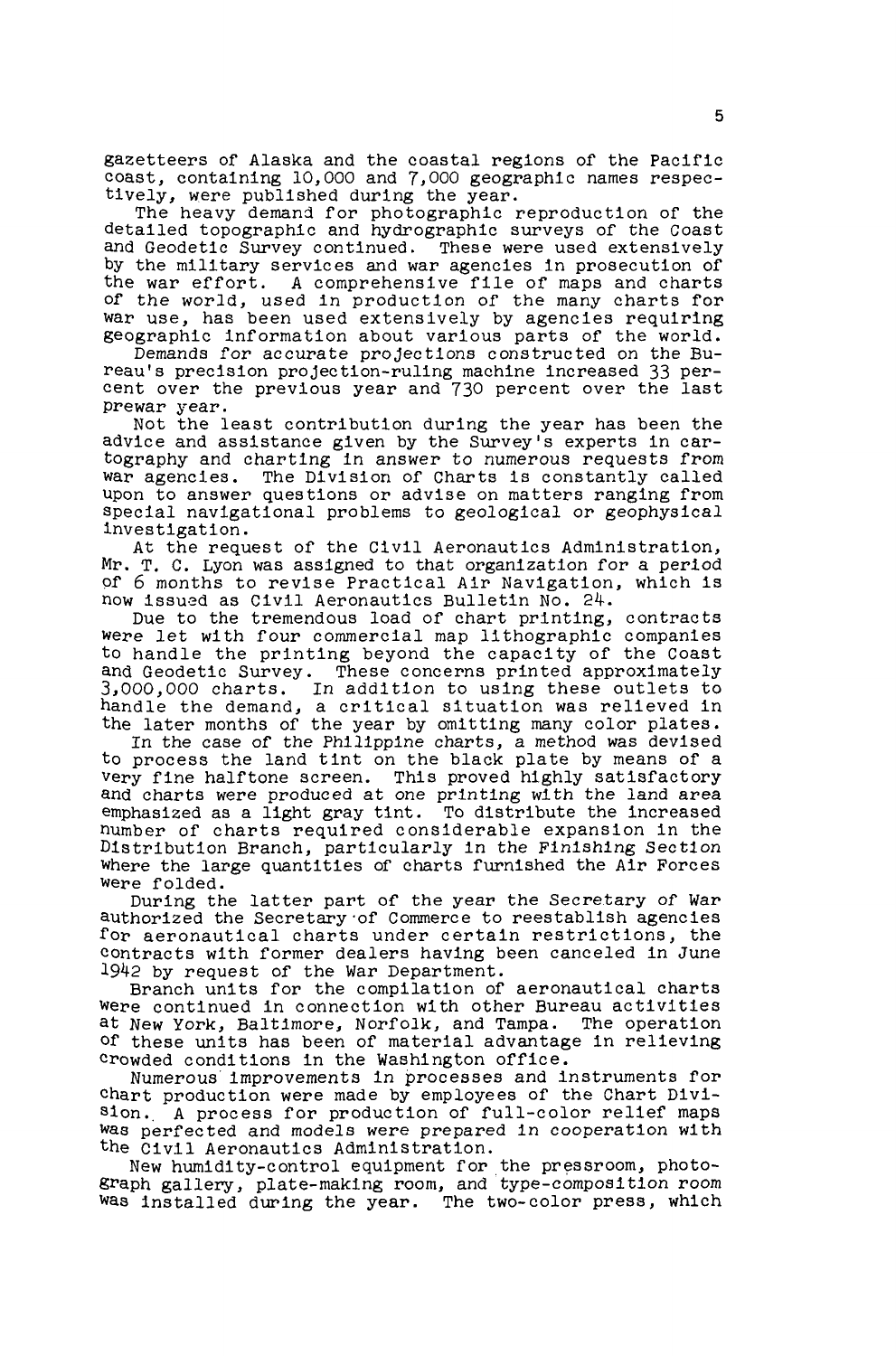has now been in operation for over a year, proved to be especially efficient in handling the large runs of aeronautical charts.

#### COASTAL SURVEYS

Hydrographic, topographic, and coastal triangulation surveys were continued with four survey ships, eleven smaller vessels, and several shore-based units. One of these survey ships was added to the fleet late in the fiscal year and three of the smaller vessels were withdrawn from service during the winter season. Six major vessels of the Bureau are still assigned to the Navy. Since the beginning of the present hostilities, all field operations were directed to complying with requests from the Army and Navy for surveys and investigations in strategic areas. A summary of results accomplished is given in the following table:

|                                                  |                        | Hydrography            |              |                 | Topography     |                   | Coastal triangulation  |                 |                                   |
|--------------------------------------------------|------------------------|------------------------|--------------|-----------------|----------------|-------------------|------------------------|-----------------|-----------------------------------|
| Locality                                         | Sound-<br>ing<br>lines | Агеа                   | Wire<br>drag | Area            | Shore-<br>line | Area              | Length<br>Ωf<br>scheme | Агеа            | Geo-<br>graphic<br>posi-<br>tions |
|                                                  | Miles                  | <b>Square</b><br>miles | Miles        | Souare<br>miles | Miles          | Square<br>miles   | Miles                  | Sauare<br>milen | Num-<br>ber                       |
| Coast of Maine.<br>Atlantic coast, Massachusetts | 6,156                  | 261                    | 345          | 101             | $*1,731$       | *1,897            |                        |                 |                                   |
| to Cape Charles                                  | 495                    | 11                     | 15           | 5               | $*1.014$       | *669              | 3                      | 4               | 20                                |
| Chesapeake Bay                                   | 5,487                  | 250                    | 5            | $\overline{2}$  | $*1,001$       | $^{\bullet}1,431$ | 10                     | 25              | 46                                |
| James River.<br>Atlantic coast, Cape Charles     | 693                    | 26                     |              |                 |                |                   |                        | 25              | 28                                |
| to Florida                                       | 79                     | $\boldsymbol{2}$       | $-0.000$     |                 | *3,222         | 2.769             |                        |                 |                                   |
| Florida and Gulf coast                           |                        |                        |              |                 | •1.723         | 2,387             |                        |                 | 19                                |
| San Francisco Bay Area                           |                        |                        | .            | $-0.5 + 1.$     | *554           | $*283$            |                        |                 |                                   |
| Puget Sound                                      |                        |                        |              |                 |                | *200              |                        |                 | -6                                |
| Alaska                                           | 14.854                 | 6,295                  | 120          | 15              | 226            | 2                 | 161                    | 1,202           | 172                               |
| Total                                            | 27,764                 | 6,845                  | 485          | 123             | 9,471          | 10,696            | 181                    | 1,256           | 291                               |

\*Air photographic compilation.

Along the coast of Maine the LYDONIA continued hydrographic surveys and wire-drag investigations. The motor vessel GILBERT and the launches FARIS, HILGARD, WAINWRIGHT, MARINDIN, and OGDEN assisted in this work. A winter project of hydrographic surveys was undertaken in Chesapeake Bay by the ship LYDONIA, the motor vessels COWIE and GILBERT,<br>and the launches FARIS, HILGARD, and WAINWRIGHT. The launches<br>MARINDIN and OGDEN assisted in this work until Jnauary 1944, when they were laid up. A measured mile was established in lower New York Harbor. Special magnetic investigations were made in the New York Harbor area.

The GILBERT completed a second-order scheme of triangulation along the James River between Hopewell and Richmond, This vessel established a measured mile on the north Va. shore of Block Island Sound, and accomplished special magnetic work for the Army in Massachusetts.<br>The COWIE completed a radio-current-meter survey and a

hydrographic survey in Narragansett Bay, and a radio-current-<br>meter survey in the vicinity of the Brooklyn Navy Yard.<br>The vessel also accomplished hydrographic surveys in the lower Patuxent River and in the vicinity of Cape Henry.<br>The FARIS, assisted by the HILGARD, was engaged on hydro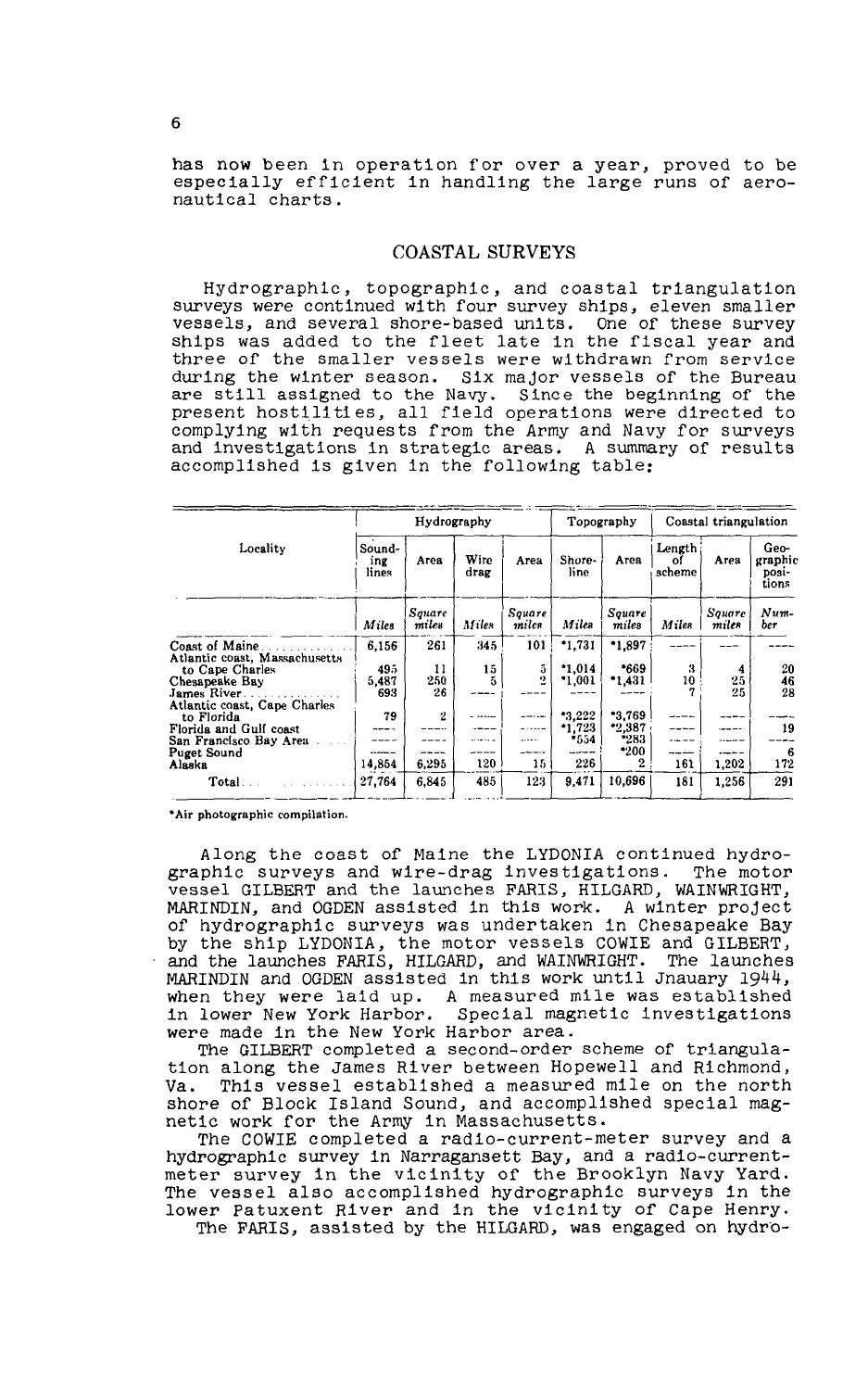graphic surveys in the vicinity of the Norfolk Naval Operating Base, wire-drag investigations in Chesapeake Bay, and hydrography in the lower James River. *A* measured mile was established near Gloucester, Mass. The launches HILGARD and WAINWRIGHT made special wire-drag investigations at the entrance to Buzzards Bay.

An officer of the Bureau was assigned to the Navy for supervising wire-drag investigations of wrecks along the Atlantic coast.

On the Pacific coast, during the winter field season, the motor vessel WESTDAHL extended second-order triangulation through Saratoga Passage, Puget Sound. The motor vessel E. LESTER JONES continued radio-current-meter surveys in Puget Sound.

In Alaska, the ships EXPLORER and SURVEYOR and the motor vessels E. LESTER JONES and PATTON continued surveys of strategic areas. This group was joined by the motor vessel DERICKSON late in the fiscal year. The WESTDAHL continued surveys in southeast Alaska and assisted in geodetic operations along the Alaska Peninsula.

Offices for the processing of field records continued in operation at Norfolk, Va., and Seattle, Wash. The operation of these offices at the principal bases of our field parties not only expedites the transition of field surveys to finished charts, but permits close cooperation between the field engineer and the office draftsman. By being relieved of a great amount of office work, survey units are able to engage in a year-round program of field work.

Single-lens air photographs were made of large coastal areas in Maine and of other smaller areas along the North Atlantic seaboard, and photographs were taken for nautical chart revision. Field inspection of air photographs was in progress in Maine, Virginia, and Florida. Photogrammetric offices were continued at Baltimore, Md., and Tampa, Fla., where planimetric maps were compiled of coastal areas in Maine, Massachusetts, and Florida, and of the James River, Va., and of San Francisco Bay.

, and of San Francisco Bay.<br>The Bureau completed its part in the domestic mapping Program financed by the War Department. As a result of this cooperation 314 topographic map quadrangles were published, covering 13,844 square miles of hitherto inadequately mapped areas in the Eastern States. In addition, partial field surveys were completed for 44 quadrangles, covering 1,769 square miles in Virginia.

The field stations of the Bureau, located in the principal Ports, continued to render valuable service in supplying information for the correction of charts, in disseminating nautical and engineering data in response to requests from local public and official sources, and in cooperating with haval and military authorities on matters pertaining to the war effort.

The 13 United States coast pilot volumes contain a wide variety of important information supplemental to that shown on nautical charts. These volumes are kept current by annual supplements and revisions. New editions of the coast pilots are published as often as is warranted by the number of changes that have been made and the amount of new information<br><sup>available. Nine supplements were issued during the year,</sup> Nine supplements were issued during the year, and a new edition of the Alaska Pilot, Part I, was published. A new special Alaska Coast Pilot covering the Aleutian Islands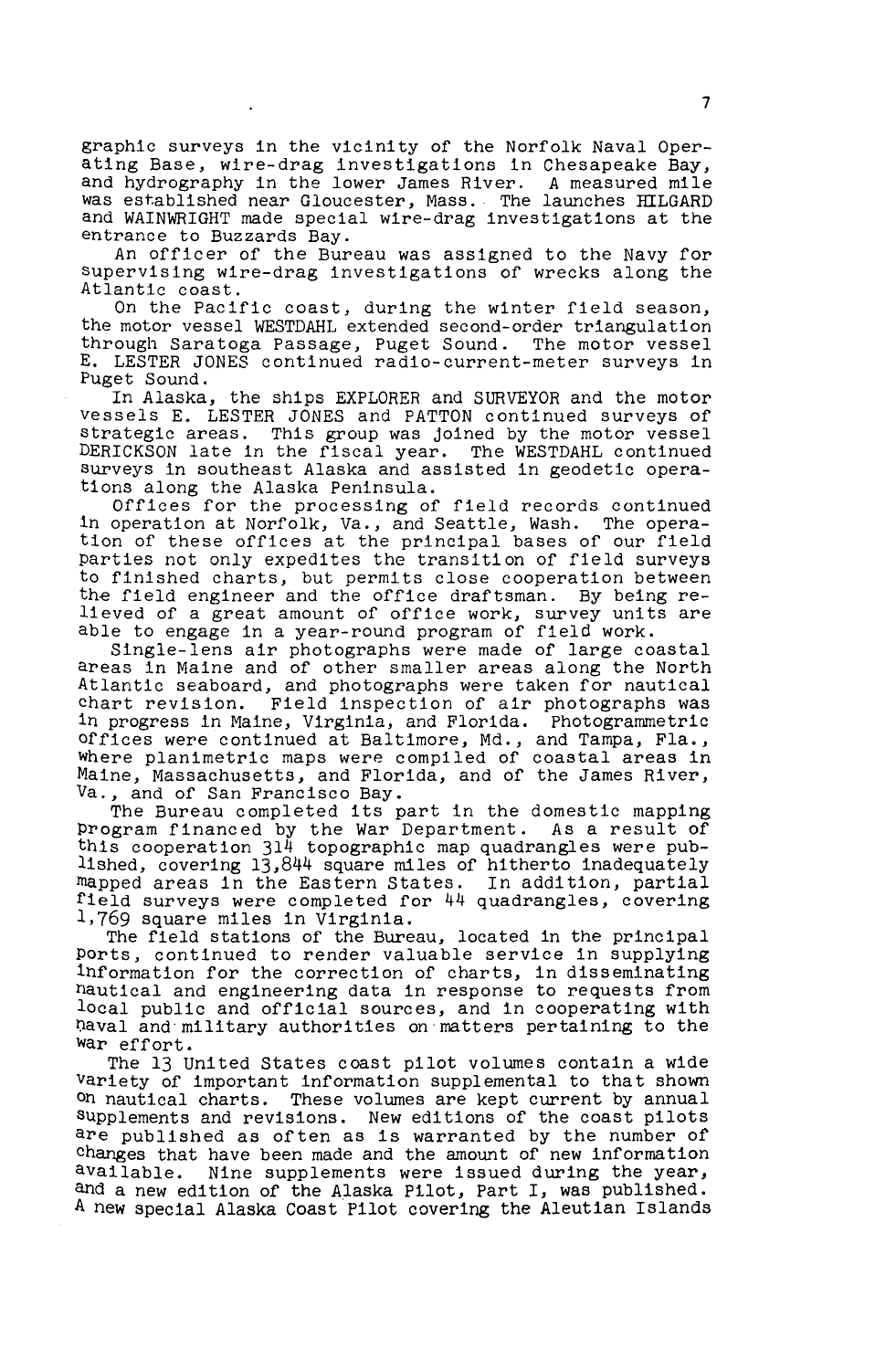#### was prepared and published.

A new motor vessel, christened the Derickson in honor of a former officer of the Survey, was transferred to the Bureau from the Navy in May 1944. The vessel was immediately assigned to the execution of important surveys in the Aleutian Islands. The over-age launches Elsie III, Marindin, Rodgers, Ogden, and Mitchell were surveyed and disposed of.

#### GEODETIC CONTROL SURVEYS

Triangulation and leveling surveys were continued in priority areas in the United States and Alaska mainly through funds transferred by the War Department. Although these control surveys are made primarily for war purposes, they will prove of lasting value in fulfilling the needs of engineers and surveyors engaged on postwar construction and surveys. Activities carried on in 23 states, Alaska, and Yukon Territory, Canada, during the year are summarized in the following tables:

| Locality                                                           | Length       | Агеа           |
|--------------------------------------------------------------------|--------------|----------------|
|                                                                    | οf<br>scheme |                |
| First-order triangulation                                          |              | Souare         |
|                                                                    | Miles        | miles          |
|                                                                    | . 55         | $\ldots$ 900   |
| Big Delta, Alaska to Beaver Creek, Canada                          | 200          | 2,800          |
| Seward Peninsula, Alaska                                           | 500          | 10,025         |
| Paulding to Tiffin, Ohio and Adrian, Mich. to Bellefontaine, Ohio  | 235          | 2,350          |
|                                                                    | 220          | . 1,525        |
| Albany Base Net, N.Y.                                              | 4            | 15             |
| Vicinity of Meriden, Conn.                                         | 16           | 50             |
| Cleveland to Canton, Ohio                                          | 65           | 715            |
|                                                                    | .30          | $\ldots$ 340   |
| Vicinity of Medford, Mass.                                         | 5            | 15             |
| Moapa to Caliente, Nev.                                            | 100          | 2.485          |
| Canton, Ohio to Parkersburg, W.Va. to Clarksburg, W.Va.            | 175          | 1,750          |
|                                                                    | $\ldots$ 55  | . 870          |
| Wide Bay to Port Wrangell, Alaska                                  | 30           | 150            |
|                                                                    |              | . 23.990       |
| Second-order triangulation and traverse                            |              |                |
|                                                                    | $\ldots$ 15  | . 100          |
| Vicinity of Dover, N.H.                                            | 12           | 90             |
| Vicinity of Grants Pass, Oreg.                                     | 160          | 2,720          |
| El Paso, Texas to Orange, N. Mex.; Mayhill to Rincon, N. Mex., and | .275         | . .3.865       |
| Roswell to Queen, N. Mex.                                          | 135          | 2,350          |
| Vicinity of Brownwood, Texas                                       | 35           | 360            |
| Coleman to Bronte, Texas                                           | 95           | 855            |
|                                                                    | .70          | $\ldots$ 770   |
| Waco to Stephenville, Texas                                        | 75           | 865            |
| Mendota to Kettleman City to Visalia, Calif.                       | 140          | 2.545          |
| Wakefield to Smithfield and Surry to Whalevville. Va.              | 70           | 665            |
|                                                                    | $\ldots$ 125 | 1,500          |
| Flomaton to Uniontown, Ala.                                        | 195          | 1,950          |
| Salinas River Valley, Calif.                                       | 140          | 2,390          |
| Ozona to Harper, Texas                                             | 120          | 1,440          |
|                                                                    | . 8          | . 20           |
| Kerrville to Rocksprings and Leakey to Uvalde, Texas               | 100          | 900            |
|                                                                    |              | .23,385        |
| Special areas                                                      | $\ldots$ 227 | $\ldots$ . 761 |
| Vicinity of Manatee Co., Florida (second-order traverse)           | 90           |                |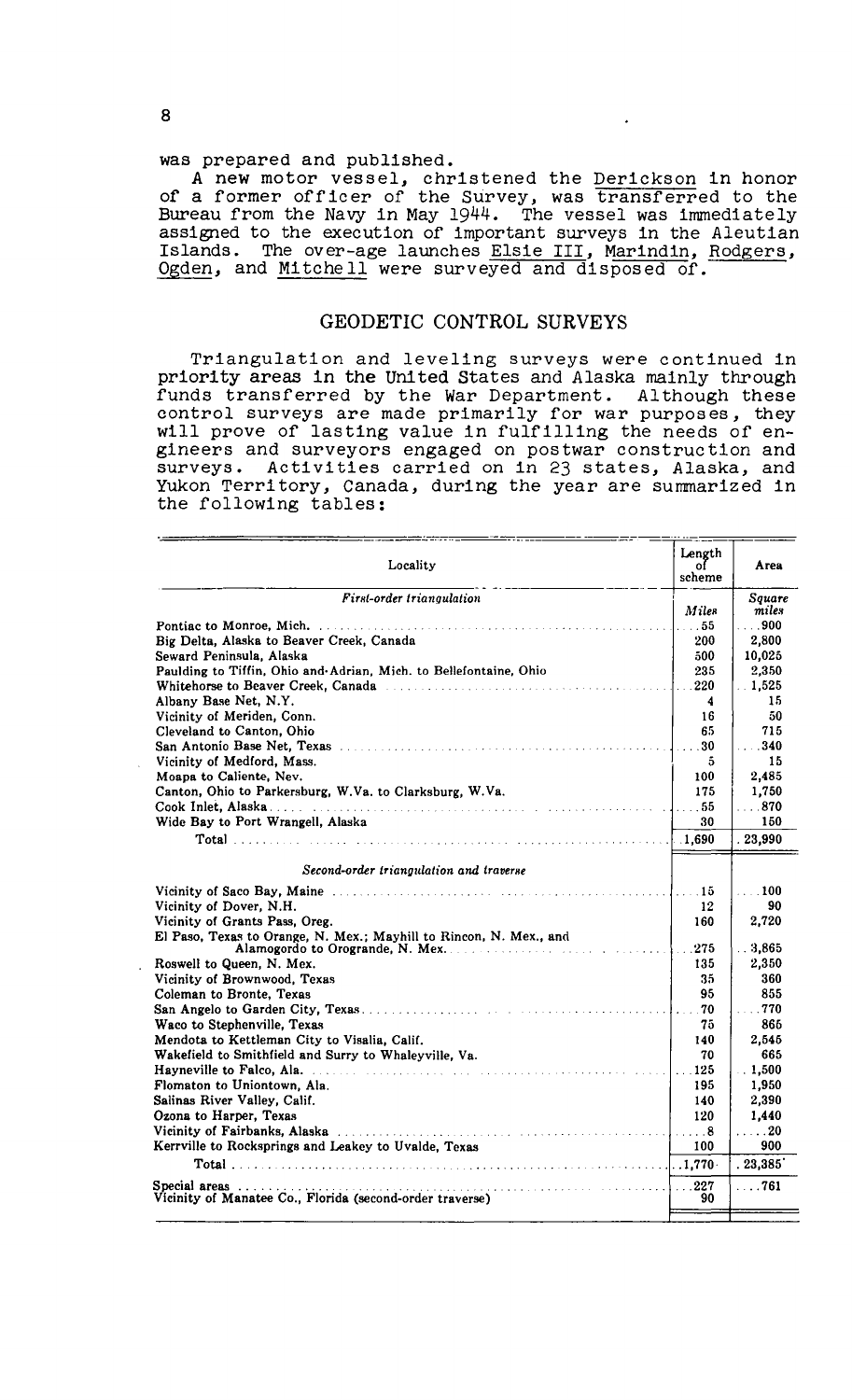| Locality                                                                              | Length<br>of<br>scheme | Area                     |
|---------------------------------------------------------------------------------------|------------------------|--------------------------|
| First-order base-line measurement                                                     | Miler                  | Square<br>miles          |
|                                                                                       | $\ldots$ 5.9           |                          |
| Unalakleet, Alaska                                                                    | 3.2                    |                          |
| Delta, Ohio                                                                           | 9,1                    |                          |
| White Pass, Canada                                                                    | 1,7                    |                          |
|                                                                                       | .2.4                   |                          |
| Tana, Alaska                                                                          | 5.0                    |                          |
| Burwash, Canada                                                                       | 3.1                    |                          |
| Canyon Creek, Canada                                                                  | 4.2                    |                          |
|                                                                                       | $\ldots$ 3.4           |                          |
| Ada, Ohio                                                                             | 5.7                    |                          |
| Teller, Alaska                                                                        | 4.3                    |                          |
| Albany, N.Y.                                                                          | 2,3                    |                          |
|                                                                                       |                        |                          |
| Withers, Texas<br>Newman, Calif.                                                      | 5.0                    |                          |
| King City, Calif.                                                                     | 6.0<br>4.8             | $\overline{\phantom{a}}$ |
|                                                                                       | $\ldots$ . 4.0 $\,$    |                          |
| Solomon, Alaska                                                                       | 6,4                    |                          |
| Satelite, Alaska                                                                      | 1.0                    |                          |
| Hords, Texas                                                                          | 1.0                    |                          |
|                                                                                       |                        |                          |
|                                                                                       | $\ldots$ . 82.4        | $\overline{\phantom{0}}$ |
|                                                                                       |                        |                          |
| First-order reconnaissance                                                            |                        |                          |
|                                                                                       |                        |                          |
|                                                                                       | I. <b>4</b>            | . 15                     |
| Renovo to Bloomsburg and Boalsburg to LeRoy, Pa.                                      | 145                    | 1930                     |
| Paulding to Tiffin, Ohio                                                              | 110                    | 1110                     |
| White Pass, Alaska to Whitehorse, Canada to Big Delta, Alaska                         | 530                    | 4900                     |
| Vicinity of Medford, Mass.                                                            | 5                      | $\dots$ 1560<br>15       |
| Cleveland, Akron and Canton, Ohio                                                     | 55                     | 225                      |
| Tohatchi, N. Mex. to Tuba City, Ariz. and Holbrook, Ariz. to                          |                        |                          |
|                                                                                       |                        | $\ldots$ 7040            |
| Seward Peninsula, Alaska                                                              | 500                    | 10025                    |
| Cook Inlet, Alaska                                                                    | 40                     | 720                      |
|                                                                                       |                        | $\ldots$ 455             |
| Wide Bay to Port Wrangell, Alaska                                                     | 30                     | 150                      |
| Ellwood City, Pa. to Bucyrus, Ohio                                                    | 140                    | 1680                     |
|                                                                                       | I. 2074.               | . . 29825                |
| Second-order reconnaissance                                                           |                        |                          |
|                                                                                       |                        |                          |
|                                                                                       | . 35                   | . 400                    |
| Gnatt to Monroeville to Flomaton, Ala.                                                | 95<br>80               | 950                      |
| Brownwood to Hamilton, Texas<br>Monroeville to Uniontown and Camden to Campbell, Ala. |                        | 1100                     |
| Vicinity of Brownwood, Texas                                                          | 110<br>. 35            | 1210<br>. 360            |
| Coleman to Bronte, Texas                                                              | 95                     | 855                      |
| San Angelo to Garden City, Texas                                                      | 70                     | 770                      |
| Waco to Stephenville, Texas                                                           | 75                     | 865                      |
| Osyka to Jackson, Liberty to Edwards, Oakvale to Washington and                       |                        |                          |
|                                                                                       | 300<br>J.              | $\ldots$ 3000            |
| <sup>Vicinity of Fairbanks, Alaska</sup>                                              | 8                      | 20                       |
|                                                                                       | 15                     | 100                      |
|                                                                                       | 12                     | 90                       |
| Vicinity Saco Bay, Maine                                                              |                        |                          |
| Vicinity of Dover, N.H.                                                               |                        | $\ldots$ 9720            |
|                                                                                       | $\ldots$ . 227         | . 761                    |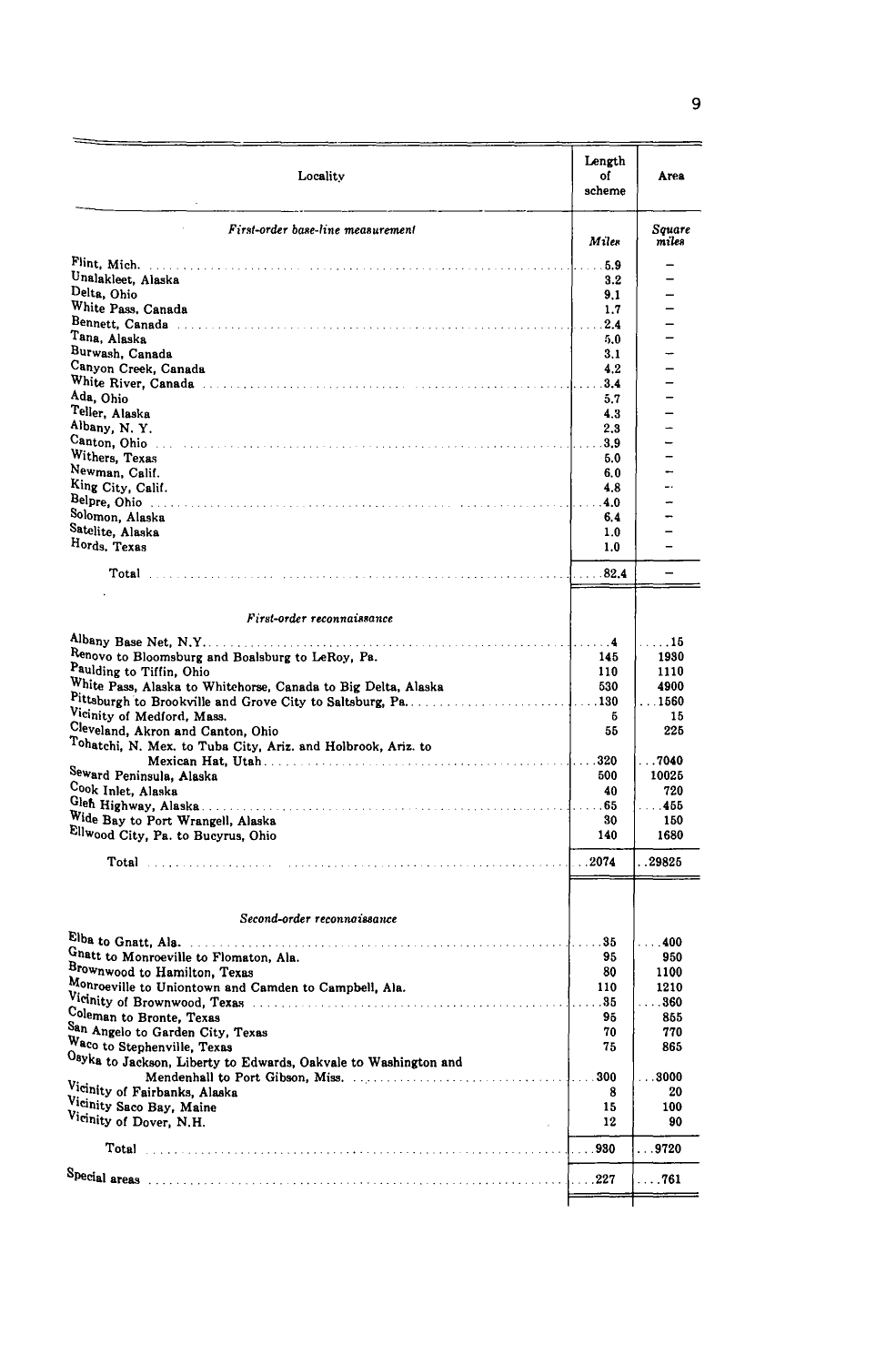|                         | Leveling     | First-<br>order | Second-<br>order |
|-------------------------|--------------|-----------------|------------------|
|                         | <b>State</b> | Miles           | Miles            |
| Alabama                 |              | $\ldots$ 415    | 142              |
| Alaska                  |              | 235             |                  |
| California              |              | 556             | 372              |
| Kentucky                |              | 17              | 107              |
| Maine                   |              | 18              | 130              |
| Massachusetts           |              | 6               | 107              |
| Mississippi             |              | 88              | 35               |
| New Hampshire           |              | 4               | 27               |
|                         |              |                 | 61               |
| New York                |              |                 | 265              |
| Ohio                    |              | 203             | 18               |
| Oregon                  |              | 720             | 266              |
|                         |              | .30             | .90              |
| Tennessee               |              | 121             | 74               |
| Texas                   |              | 160             | 757              |
| Washington              |              | 167             | 11               |
|                         |              |                 |                  |
| Yukon Territory, Canada |              | 402             |                  |
| Totals                  |              | .3315           | 2464             |

|                                                                             | Determinations |                     |    |  |  |
|-----------------------------------------------------------------------------|----------------|---------------------|----|--|--|
| State or region                                                             | Latitude       | Longitude   Azimuth |    |  |  |
| Astronomy                                                                   |                |                     |    |  |  |
| Alabama<br>California<br>Ohio<br>Texas<br>Alaska<br>Yukon Territory, Canada | -<br>2         |                     |    |  |  |
| Total.                                                                      | 8              | 9                   | 14 |  |  |

The geodetic control surveys in progress in Alaska and Yukon Territory at the close of the last fiscal year were continued by four triangulation parties, one 3-unit leveling party, one astronomic party, and one reconnaissance party. The work included triangulation and leveling along the Alaska Military Highway to Big Delta where connections were made with previously established control points, and the continuation of an arc of triangulation from Ruby on the Yukon to Unalakleet on Norton Sound, thence north and west along the Seward Peninsula to Teller on Port Clarence.

Early in 1944 an astronomic party established stations on Attu and Amchitka Islands in the western Aleutian group. At the close of the year the party was operating on St. Matthews Island in the Bering Sea.

In the spring of 1944 triangulation was resumed on the Seward Peninsula. At the close of the year, work was in progress on an arc extending along the Alaska Peninsula from Wide Bay to Chignik Bay, and along the Glenn Highway to close a loop extending to Fairbanks. The completion to close a loop extending to Fairbanks. of the surveys along the Alaska Military Highway and those along the Alaska Peninsula will provide for the extension of the North American 1927 Datum as far westward as Amchitka, Aleutian Islands.

In the states the adaptability of control surveys to a great variety of uses is aptly illustrated by the services rendered to the War Department. For the purpose of locating battery installations for the Coast Artillery Corps, triangulation, leveling, and traverse were extended along the Atlantic coast from Cape Cod, Mass., to Portland, Maine; on Gardiners Island, N. Y.; and from Montauk Point, N. Y., to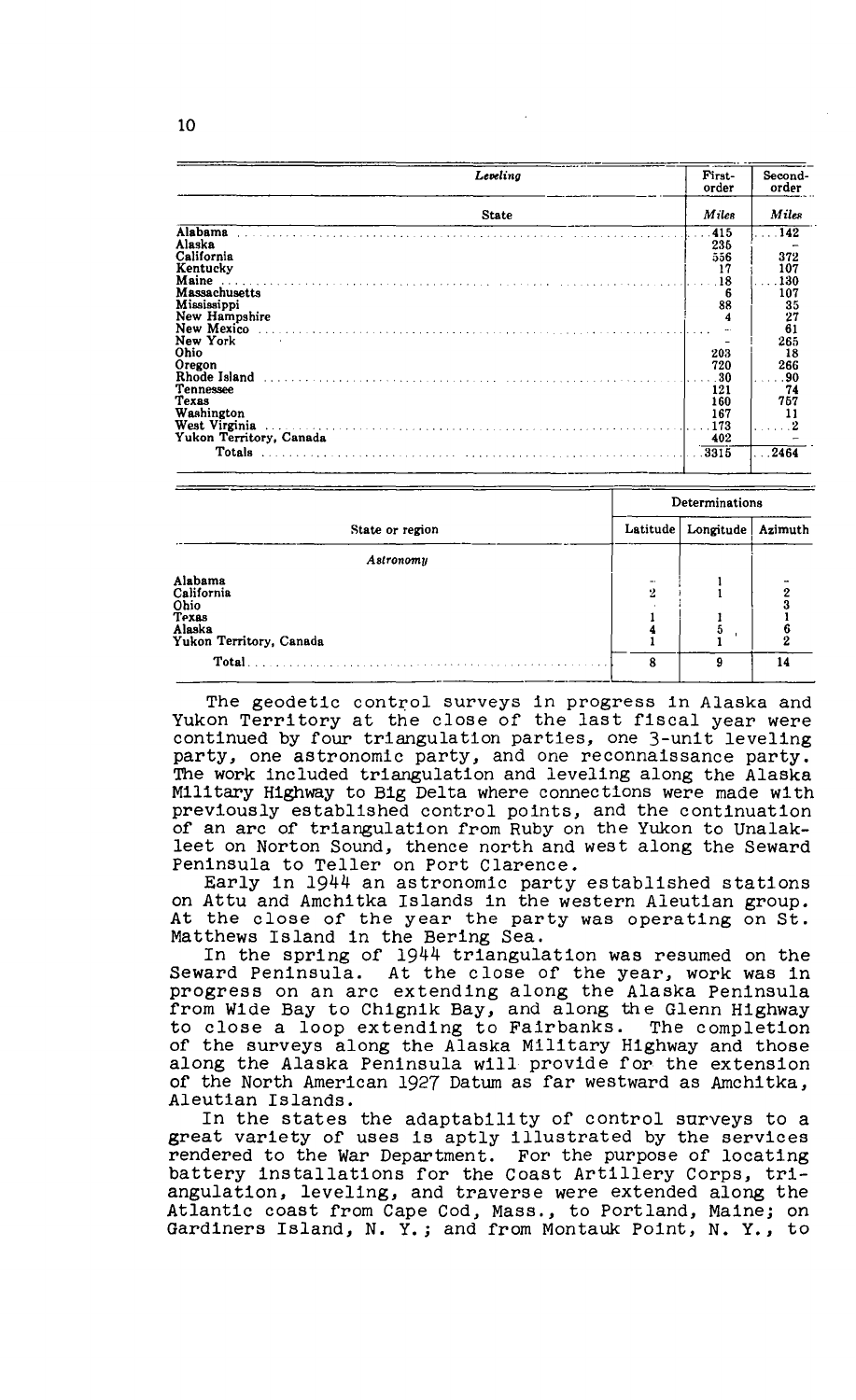New Bedford, Mass. For flood control, triangulation and leveling were done in the vicinity of Brownwood and San Angelo, Tex. To meet the needs of the war mapping program, surveys were accomplished in the vicinity of Suffolk, Va., and Sarasota, Fla. Several projects were completed to locate stations for the U.S. Signal Corps for use in connection With experiments in electronics.

At the request of the Corps of Engineers, U.S. Army, triangulation was extended in the San Joaquin and Salinas River Valley regions of California, and leveling projects were carried on in Texas, Mississippi, Oregon, Tennessee, west Virginia, Pennsylvania, Ohio, California, and Alabama.

Variation of latitude observatories at Ukiah, Calif., and Gaithersburg, Md., were continued in operation in accordance with an international program begun in 1899.

Through the processing of the field data by the office force in Washington, definitive values are derived for the latitude and longitude of the triangulation stations, the lengths and azimuths of the lines joining them, and the elevations of the bench marks. Success has been achieved in efforts to reduce to a minimum the time interval between the receipt and release of the data, and to prepare them in a form most convenient to the users.

Several special projects were carried on in the office to meet requests of. the armed forces, including the extension to the Equator of the military grid tables on the transverse Mercator projection; the preparation of formulas for the conversion of military grid coordinates to geographic positions; the extension of special star tables for the rapid determination of azimuth from 10<sup>o</sup> to 60<sup>o</sup> north latitude and also 10<sup>°</sup> to 60<sup>°</sup> south latitude; and the computation of a special stereographic projection. The field computing office in New York was continued in operation during the year.

Three Turkish Army officers were attached to the Division of Geodesy for a considerable period for the study of geodetic methods and computations.

#### TIDE AND CURRENT WORK

The activities of the Bureau in the fields of tides and currents were directed primarily to war needs. Twentythree special reports on the tides and currents in specialized areas in practically all theaters of the war were prepared on request from the Navy. A number of reports were supplied directly to Army and Navy units in combat zones. These reports involved research in several technical publications in foreign languages.

The increased need for daily tide and current predictions in various parts of the world has required the inclusion Of 14 additional tide stations in the annual tide tables and one additional current station in the annual current tables. Special tide and current tables, restricted to the armed forces, were prepared for 17 t<sup>+</sup>de stations and 16 current stations.

The increased demand for the tide and current tables is indicated by the fact that about 165,000 copies were issued during the year, in addition to 8,000 copies of special tide and current tables. This represents an increase of 78 percent over the issue for  $19\overline{4}3$  and an increase of 239 percent over the issue for  $19\overline{4}1$ .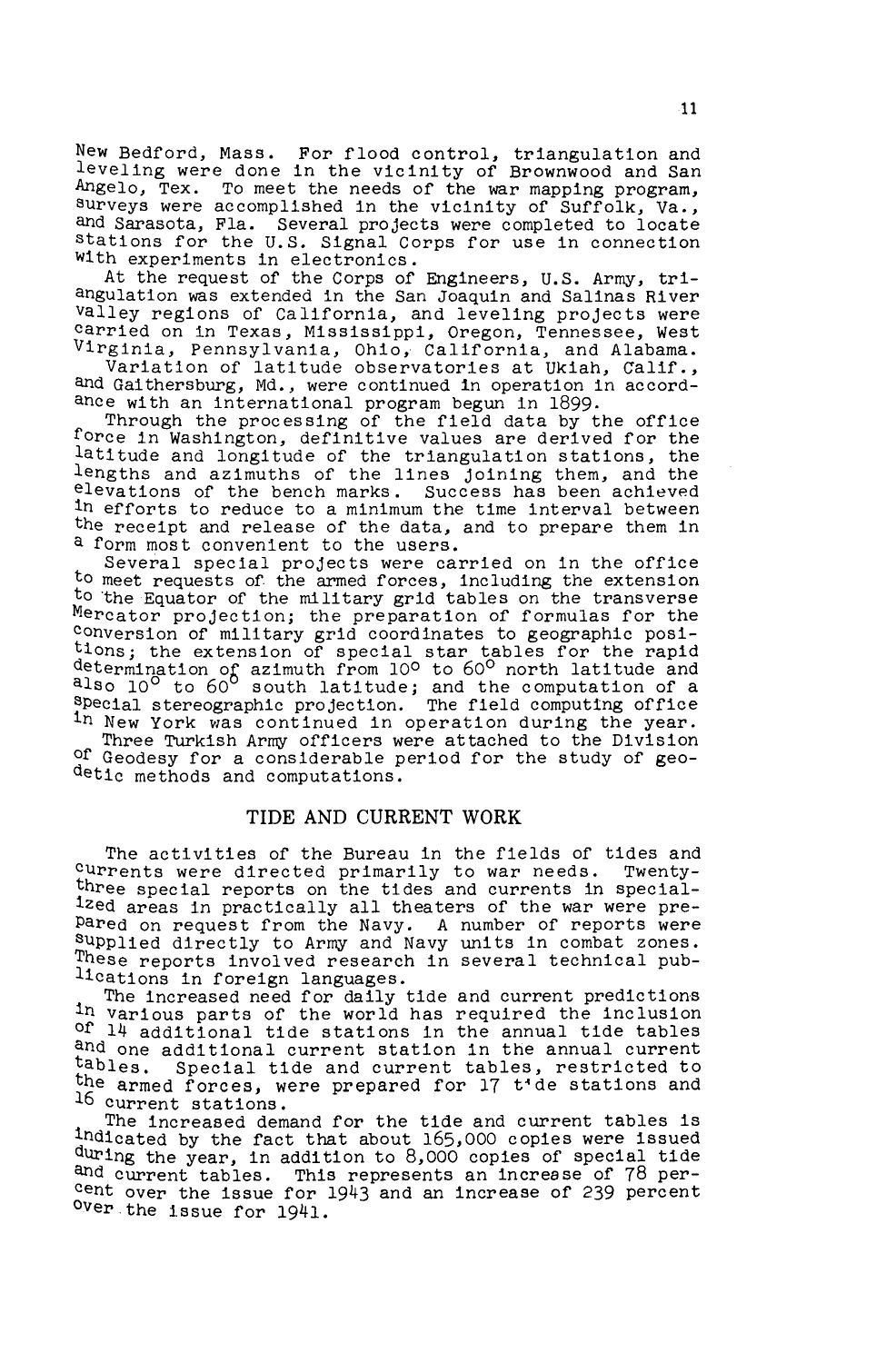Reciprocal agreements for the exchange of tide predictions between the United States and Great Britain, Canada, India, and Argentina were continued in effect with mutual advantages.

During the year, 46 primary and 19 secondary tide stations were maintained--39 on the Atlantic and Gulf coasts and 26 on the Pacific coast. Thirteen additional stations were in operation in Central and South America under the State Department program of cooperation with American Republics.

Observations from these tide stations, in addition to furnishing necessary data for surveys and tidal predictions, provide basic data for. the various datum planes required in the industrial development of coastal areas and in the study of coastal stability.

Further work was continued on the comprehensive current survey of Puget Sound by the occupation of 23 current stations. At the request of the Navy, detailed current surveys were carried out in Block Island Sound,~Narragansett Bay, and New York Harbor.

Because of the need of basic elevation data by the Army and Navy in connection with shore installations, a party was organized to recover and level to old bench marks along the Atlantic seaboard.

During the' year a revised edition of the mimeographed publication "Surface Water Temperatures, Tide Stations, Atlantic and Gulf Coasts" was issued and its usefulness extended by the addition of tables of expectancy range.

#### MAGNETIC INVESTIGATIONS

Observations are necessary in order to gage the constantly changing direction and strength of the earth's magnetic forces. The results have practical and humanitarian application in the promotion of safe navigation on the sea and in the air. They are of paramount importance in military operations. The information is also used extensively by land surveyors who must know the deviation of the compass needle, by prospectors in search of oil and mineral resources, by radio and telegraph companies whose operations are directly affected by magnetic conditions, and by scientific investigators in their researches in this little-known phenomemon.

Magnetic observatories, at which continuous observations are recorded, were maintained throughout the year at Cheltenham, Md.; Tuscon, Ariz.; Honolulu, T. H.; San Juan, P. R.; and Sitka, Alaska. Five field parties conducted observations at widely distributed points in the continental United States, two in South America, and one in central America. Late in the fiscal year two parties began similar observations in Alaska, using a plane and pilot detailed to the work by the Army. *A* number of confidential projects were accomplished for the armed forces. At several airports observations were made for the determination of the magnetic meridian and for the location of suitable sites for compass-adjustment stations. Dally reports on the magnetic conditions were furnished the National Bureau of Standards, the Carnegie Institute of Washington, and Naval Communications.

With the cooperation of the Department of Terrestrial Magnetism of the Carnegie Institute of Washington a cosmicray meter was operated at the Cheltenham Observatory, inter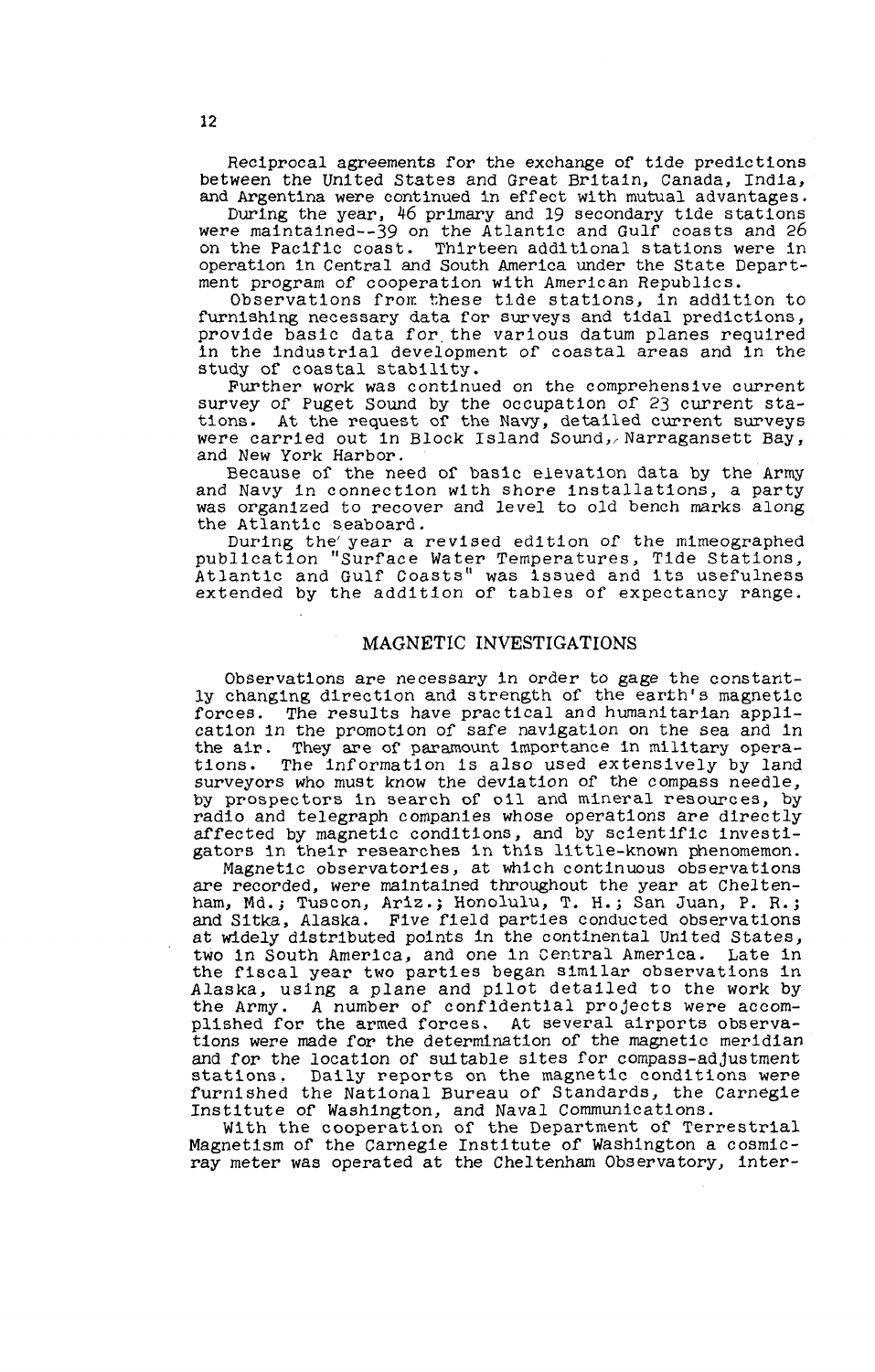national magnetic standards were maintained at the Observatory, and observations of atmospheric electricity were made at the Tucson Observatory.

Manuscripts were prepared for six volumes of biennium reports of the Magnetic Observatory Results. This production represents a net gain of 7 observatory years. The<br>manuscript for Serial No. 663, "The Magnetism of the Earth," was completed. The publication is a revision of Special<br>Publication No. 117, "The Earth's Magnetism," which has<br>become obsolete since its printing in 1925.<br>Magnetic data were furnished for 393 aeronautical charts,

438 nautical charts, and 26 isogonic charts produced by the<br>Coast and Geodetic Survey and for a large number of maps Produced for war purposes. by other Government agencies. The distribution of magnetic observations during the

|                                |                                                 | <b>Repeat Stations</b> |                               |                          |                                |                                               |
|--------------------------------|-------------------------------------------------|------------------------|-------------------------------|--------------------------|--------------------------------|-----------------------------------------------|
| <b>Location</b>                |                                                 | <b>DIG</b>             |                               | New                      | Other<br>stations              | Total                                         |
|                                | Complete                                        | Declina-<br>tion only  | Complete                      | Declina-<br>tion only    |                                |                                               |
| Alabama                        | $2^{\circ}$                                     | -                      |                               | -                        |                                |                                               |
| Arizona                        | μ,                                              |                        | -                             | -                        | $\mathbf 2$                    | $\begin{smallmatrix}2\2\3\1\end{smallmatrix}$ |
| Arkansas<br>Colorado           | $\boldsymbol{2}$                                |                        |                               |                          | $\bar{1}$                      |                                               |
| Florida                        | $\mathbf{i}$<br>4                               |                        | $\overline{a}$<br>L           | -<br>L.                  | $\qquad \qquad -$              |                                               |
| Georgia                        | š                                               |                        | 1                             | .,                       | $\frac{2}{3}$                  | $\frac{6}{7}$                                 |
| Idaho                          | $\overline{a}$                                  |                        | $\overline{\phantom{0}}$      |                          | 2                              |                                               |
| Illinois                       | $\begin{array}{c} 2 \\ 2 \\ 1 \\ 5 \end{array}$ |                        | ı                             | $\overline{a}$           | 1                              | 2421734324259                                 |
| Indiana                        |                                                 |                        |                               |                          | -                              |                                               |
| lowa<br>Kansas                 |                                                 |                        | ä.                            | $\overline{\phantom{0}}$ | $\overline{a}$                 |                                               |
| Kentucky                       |                                                 |                        | $\overline{a}$                | $\overline{a}$           | $\overline{2}$<br>ī            |                                               |
| Louisiana                      | $\frac{2}{6}$                                   |                        | 1                             |                          | $\mathbf{1}$                   |                                               |
| Maine                          |                                                 |                        | $\overline{2}$                | L.                       | 5                              |                                               |
| Massachusetts                  | $\ddot{\phantom{1}}$                            |                        | $\overline{a}$                | -                        | $\tilde{2}$                    |                                               |
| Michigan                       | 3                                               |                        |                               | -                        | ī                              |                                               |
| Minnesota                      | $\mathbf{1}$                                    | $\overline{a}$         | u,                            | $\overline{a}$           | ı                              |                                               |
| Mississippi<br>Missouri        | $\mathbf{1}$                                    |                        | 3                             | $\mathbf{I}$             | $\overline{a}$                 |                                               |
| Montana                        | 6<br>$\overline{a}$                             |                        | ÷.<br>$\ddotsc$               | -<br>L.                  | S,<br>$\mathbf{1}$             | ī                                             |
| Nebraska                       | ï                                               |                        |                               | $\overline{\phantom{0}}$ | $\overline{\phantom{0}}$       | ı                                             |
| Nevada                         | ÷                                               |                        |                               | ÷                        | 1                              | ī                                             |
| New Hampshire                  | $\overline{c}$                                  |                        | ÷.                            | -                        | $\ddot{\phantom{a}}$           |                                               |
| New Jersey<br>New Mexico       | $\frac{1}{2}$                                   |                        | L.                            | $\overline{a}$           | 7                              | $\frac{2}{7}$                                 |
|                                |                                                 |                        | $\overline{a}$                | $\overline{a}$           | 4                              | 4                                             |
| New York                       | 6                                               |                        | 4                             | -                        | 8                              | 18                                            |
| North Carolina<br>North Dakota | 1<br>u.                                         |                        | $\overline{\phantom{0}}$<br>÷ | -<br>$\overline{a}$      | $\overline{2}$<br>$\mathbf{I}$ | $\frac{3}{1}$                                 |
| Ohio                           | $\overline{2}$                                  |                        | ÷.                            | $\overline{a}$           | 1                              | 3                                             |
| Oklahoma                       | ī                                               |                        |                               | ÷.                       | ÷                              | 1                                             |
| Oregon                         | L,                                              |                        | ٠                             | L.                       | 1                              | 1                                             |
| Pennsylvania<br>South Carolina | 4                                               |                        | 4                             |                          | 4                              | 12                                            |
|                                | ÷                                               | L,                     | $\overline{ }$                | ۳                        | 1                              | $\mathbf{1}$                                  |
| Tennessee<br>Texas             | 3                                               |                        | $\overline{a}$                | $\overline{a}$           | 1                              | 4                                             |
| Utah                           | 3<br>$\overline{a}$                             | $\overline{a}$         | $\mathbf{1}$<br>$\rightarrow$ | $\overline{a}$<br>÷      | 6<br>2                         | 10<br>$\mathbf 2$                             |
| Vermont                        | 3                                               |                        | $\overline{a}$                | $\overline{a}$           | 14                             | $1\bar{7}$                                    |
| Virginia                       | $\bar{\mathbf{3}}$                              |                        | 3                             | -                        | 2                              | 8                                             |
| Washington                     | $\overline{\phantom{0}}$                        | L.                     | ۰                             | ÷.                       | 4                              | 4                                             |
| Wisconsin                      | 3                                               | L.                     | -                             | ÷                        | $\mathbf 2$                    | 5                                             |
| Wyoming<br>Alaska              |                                                 |                        |                               |                          | ı                              | ı                                             |
| Canada                         | L<br>$\overline{a}$                             | $\overline{a}$<br>۳    | L.<br>$\overline{a}$          | $\overline{ }$<br>÷      | 31<br>4                        | 31                                            |
| Mexico                         |                                                 | $\overline{a}$         |                               |                          |                                |                                               |
| Costa Rica                     |                                                 |                        | L                             | $\overline{a}$           | -                              |                                               |
| Guatemala                      | 125227                                          | $\overline{a}$         | 1                             | -                        | L.                             | $41264$<br>$6462$<br>$14$                     |
| Honduras                       |                                                 | L.                     | $\frac{2}{4}$                 |                          | $\overline{a}$                 |                                               |
| Nicaragua                      |                                                 |                        |                               |                          | ÷                              |                                               |
| Panama<br>Brazil               |                                                 | $\overline{a}$         | $\frac{1}{7}$                 | $\overline{a}$           | ÷                              |                                               |
| Chile <sup>®</sup>             |                                                 |                        |                               |                          |                                |                                               |
| Peru                           | $\mathbf{1}$<br>2                               | $\overline{a}$         | $\overline{\mathbf{3}}$<br>3  | L.<br>$\mathbf{I}$       | $\overline{a}$                 | 4<br>6                                        |
|                                |                                                 |                        |                               |                          |                                |                                               |
| Total                          | 99                                              |                        | 40                            | $\overline{2}$           | 125                            | 266                                           |

Year is shown in the following table: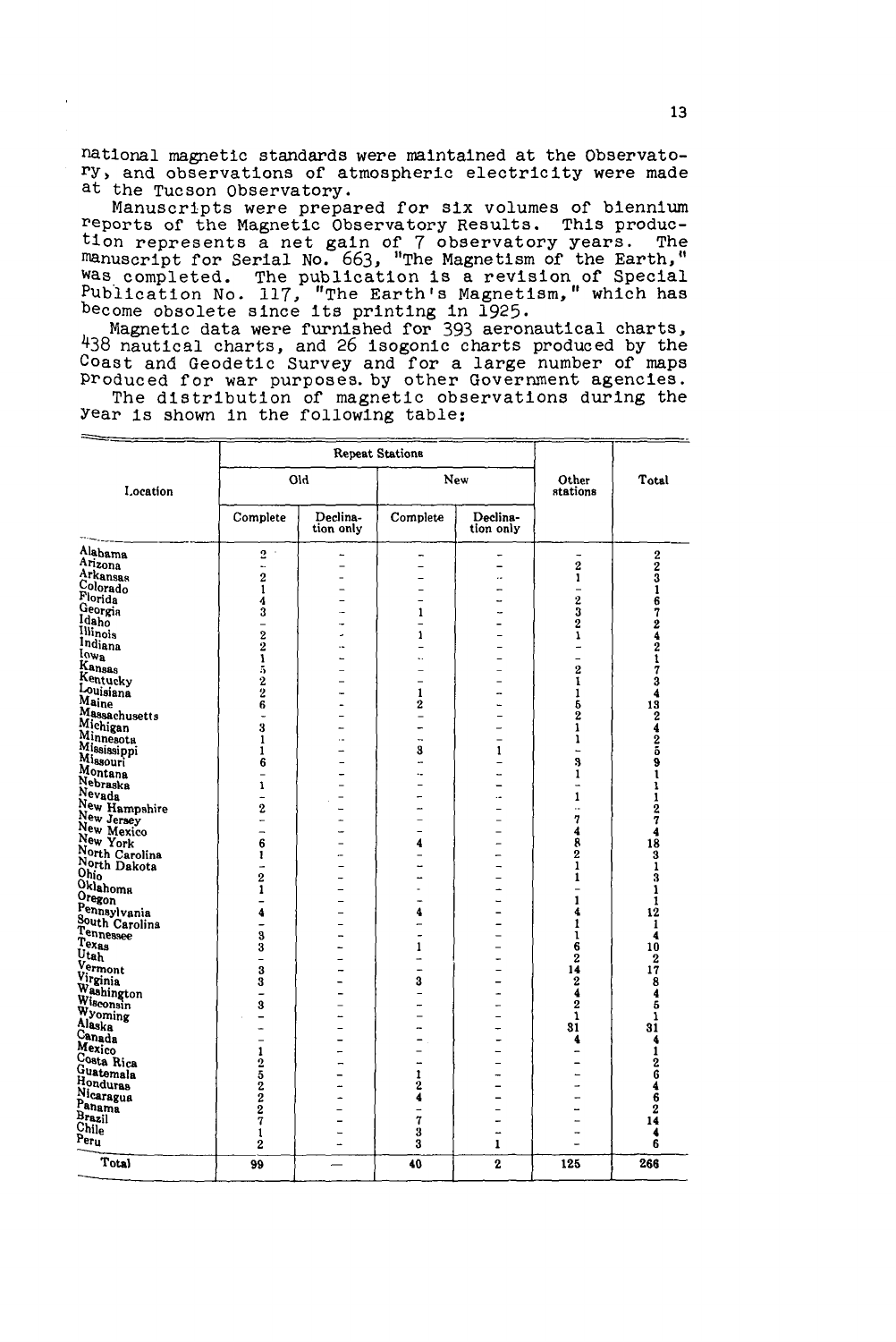The program of the Coast and Geodetic Survey for cooperatl ve seismologic studies continued to provide valuable information concerning areas affected by earthquakes in the United States and possessions, the nature and extent of earthquake motions, and the design of earthquake-resistant structures. A considerable amount of seismologic data was furnished to war agencies and to engineers and contractors engaged in war construction.

Seismographs were operated at all magnetic observatories except Cheltenham, and at the Ukiah latitude observatory. Assistance was afforded to nine colleges in the operation of seismographs, and to nine independent stations through the study and interpretation of their records. A new cooperative station was established at the South Pakota State School of Mines and Technology.

Sixty strong-motion seismographs were in operation during the year at 52 stations in Western States and the Canal Zone. Sixty records were obtained from these instruments for nine earthquakes. A special analysis was made of records obtained in a tall building specially designed to resist earthquakes, and a comprehensive investigation of the period-amplitude characteristics of a group of records of destructive earthquake motion was made. Assistance was given on a special project started by the Navy Department, using seismograph records.

Operations of seismographs in the Boulder, Shasta, and Coulee Dam regions were continued as a joint undertaking with the Bureau of Reclamation and the National Park Service. The purpose of the program is to record the frequency, intensity, and location of earthquakes in the areas of the dams.

Vibration tests were made in a building under construction and in a tower building to determine their natural periods of vibration. Ground vibration tests were made at three locations to obtain the effects of blasting, machinery vi-<br>bration, and gunfire.

Three tilt meters were operated on a cooperative basis with the University of California and one at Long Beach, Calif., in cooperation with that city. They were operated near earthquake faults to observe any tllt·effects preceding and following earthquakes which might occur in the vicinity of the instruments.

In collecting earthquake information, close contacts were maintained with many commercial agencies and public-utility organizations, seismologic organizations, universities, and the U.S. Weather Bureau. Postmasters and thousands of other the U.S. Weather Bureau. Postmasters and thousands of other<br>individuals assisted in this service. Building owners furnished free space for 50 strong-motion selsmographs. Questionnaire coverage was made for 20 earthquakes which approached destructive character. In all, 1,963 reports were received for 170 earthquakes. Thirty-eight epicenters were located with the cooperation of Science Service and the results furnished to cooperating stations and interested Government agencies.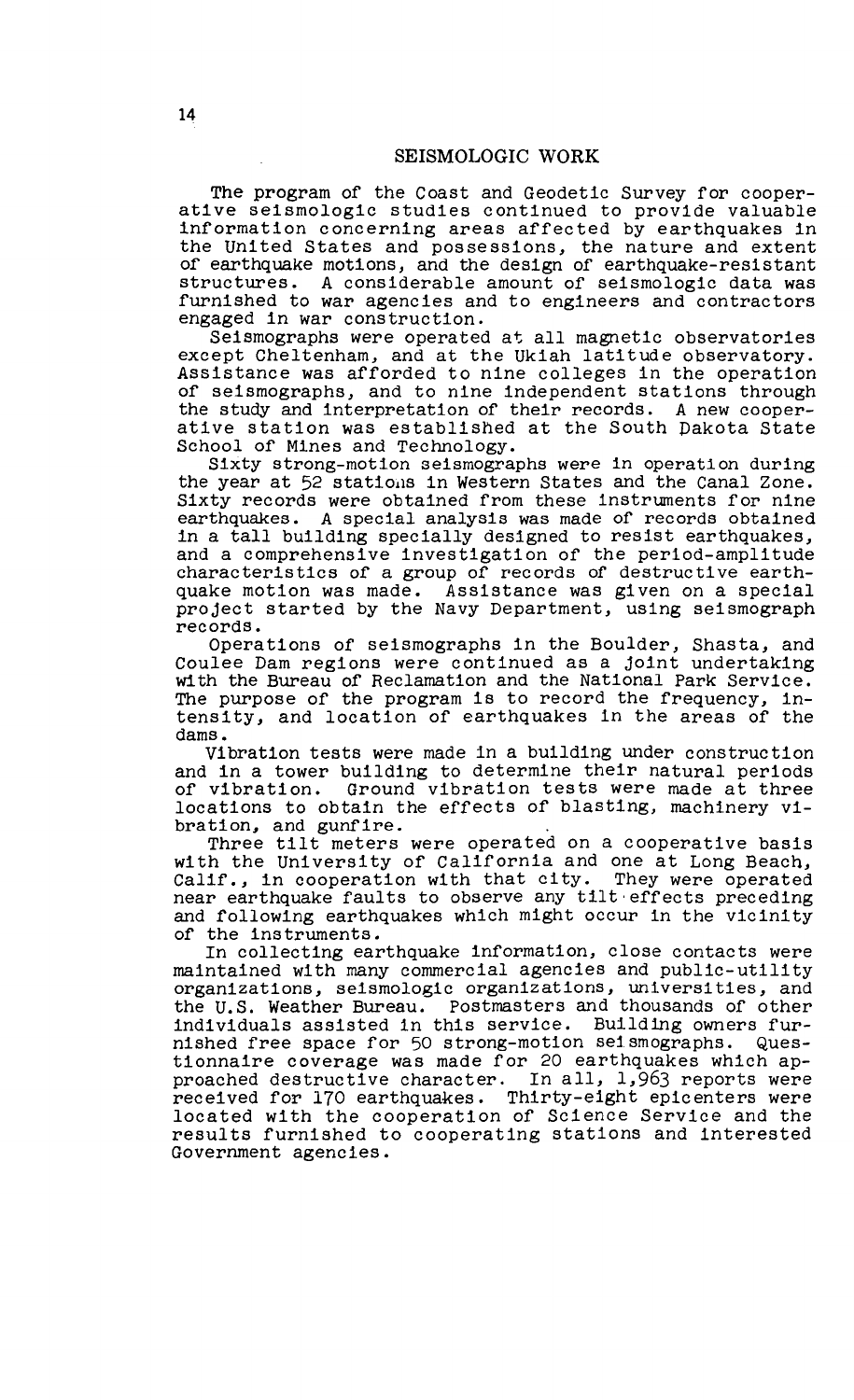#### INSTRUMENT WORK

The Instrument Division, though handicapped by the scarcity of material and skilled workmen, made substantial contribution to efficiency and economy by the redesign of instruments and appurtenances to utilize new alloys and plastics. A chronograph was lightened by 35 pounds and a signal lamp by 6 pounds. Reduction in weight is important as instruments must often be transported by airplane to field Parties in isolated iocalities. Transparent plastic was Used where possible to replace glass and thus reduce the danger of breakage.

The construction of separate rooms, with special ventilating facilities, for spray painting and heat treatment has improved the health conditions and contributed to the morale and efficiency of employees engaged in this work.

Special experimental apparatus was built for the Navy and the Marine Corps in the Bureau's electrical laboratory. Laboratory personnel also cooperated with the Army Engineers and the National Inventors Council in confidential experiments. A vibration meter was remodeled to increase its range of frequencies in the measurement of ground vibrations and the recording of earthquakes.

#### PUBLICATIONS

A new Hydrographic Manual, a 940-page volume covering<br>the latest developments in equipment and methods used by the Bureau in hydrographic surveys, was published. The first edition of the Aleutian Islands Coast Pilot was issued to meet the needs of the naval forces. New editions of the Alaska Coast Pilot, Part I, and of Wartime Information to Mariners were published, as were the usual supplements to other United States and Alaska Coast Pilots.

The Bureau's annual Tide Tables and Current Tables were distributed and new editions prepared of Tidal Current Charts for San Francisco Bay and Long Island and Block Island Sounds, and descriptions and elevations of tidal bench marks in New Jersey and the District of Columbia. Results of magnetic observations at Cheltenham, Md., Tucson, Ariz., Sitka, Alaska, and San Juan, P.R., were put out in pamphlet form, as were miscellaneous earthquake reports. Other pamphlets published include directions for servicing theodolites in the field and gazetteers of Alaska and the west coast of the United States.

#### PERSONNEL AND FINANCES

Acquisitions by the library and archives included 81 hydrographic and 53 topographic sheets; 28 air photographic maps representing new surveys; 1,230 blueprints (mostly by the  $0.5$ . Engineers); 22,723 maps; 4,681 charts; 8,385 field, office, and observatory records; 228 negatives; 856 Pirints; 126 lantern slides; 1,317 books; and 3,373 period- ca1s.

The number of persons serving in the Coast and Geodetic follows: Survey at the close of the year was 2,435, distributed as